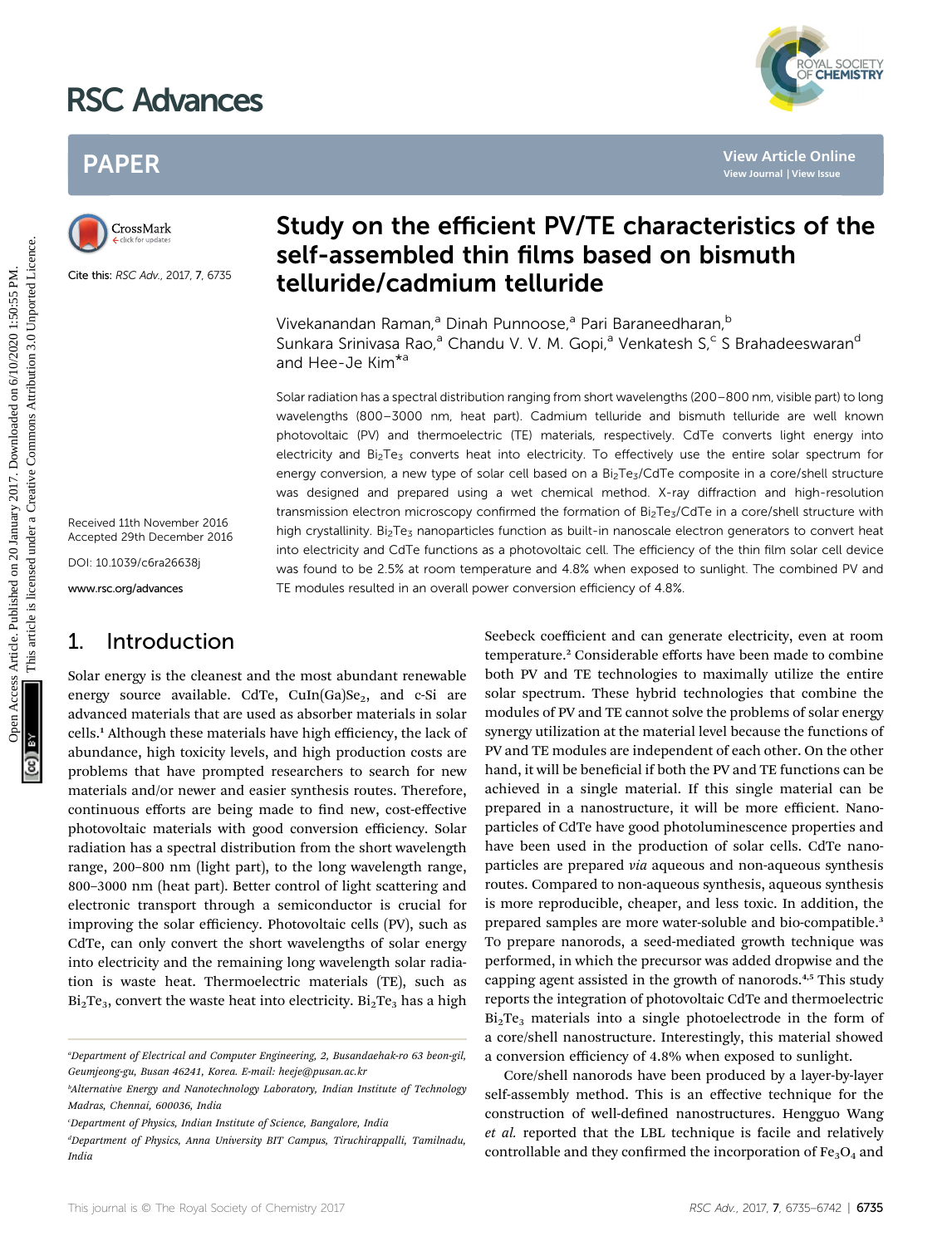quantum dots (QDs) into a single structure. The shell produced by this method is meant to be a functional hybrid nanoshell.<sup>6-9</sup> The alternating adsorption of oppositely charged materials gives rise to a layer-by-layer (LBL) self-assembly deposition method, through which hydrogen-bonding interactions and electrostatic forces hold the nanostructures assembly together.<sup>10-12</sup> The aim of developing  $Bi_2Te_3/CdTe$  core shell nanorods is to harvest electricity from both thermal energy and light energy produced by the sun. Jie Yang et al. proposed that self-assembled  $Bi<sub>2</sub>Te<sub>3</sub>/CdTe$  nanosheets showed an increase in the thermoelectric performance of  $Bi<sub>2</sub>Te<sub>3</sub>$  due to the addition of CdTe, thus reaching a Seebeck coefficient of  $-182.2 \mu V K^{-1}$  at 300 K, which is slightly higher than that of the bulk  $Bi<sub>2</sub>Te<sub>3</sub>$ sample,  $-180.0 \mu V K^{-1}$ . This clearly shows that CdTe will also enhance the thermoelectric performance of  $Bi<sub>2</sub>Te<sub>3</sub>$ . Solar cells based on nanoparticles have higher solar efficiency because of their large surface area.<sup>13</sup> Therefore, the increase in the surface area of planar nanorod carpets has been proposed to enhance solar light harvesting.<sup>14-16</sup>

### 2. Experimental section

#### 2.1 Materials

All chemicals, such as  $b$ ismuth $(m)$  nitrate pentahydrate  $(Bi(NO<sub>3</sub>)<sub>3</sub>·5H<sub>2</sub>O)$ , tellurium powder (Te), potassium hydroxide (KOH), polyvinyl alcohol (PVA), cadmium sulphate  $(CdSO<sub>4</sub>)$ , and sodium borohydride (NaBH<sub>4</sub>), were purchased from Aldrich and used without further purification.

#### 2.2 Synthesis of  $Bi<sub>2</sub>Te<sub>3</sub>/CdTe$  core shell thin film nanostructures

The front conductor influences the conductivity and plays a large role in the performance of a solar cell. An increase in the carrier mobility in the conductive FTO transparent conducting oxide layer provides lower absorptivity and lower resistivity.<sup>17</sup> A FTO is properly cleaned to avoid weak adhesion, whereas a coating of CdS is deposited on the surface of the FTO. Acid exposure of the FTO will compromise the uniform deposition of CdS and affect the performance of the solar cell.<sup>18</sup> CdS has high band width (2.4 eV) and acts as a windows layer for the cells, which plays a vital role in observing sunlight. In a clean FTO glass substrate, a three layer coating was deposited. The FTO substrate was masked and a 50–100 nm CdS layer was coated by thermal vapor deposition and annealed at 250  $^{\circ}$ C for 10 minutes. The CdS coating thickness affects the performance of the solar cell. The CdS should be thick enough because interdiffusion is promoted by the CdCl<sub>2</sub> washing at the end of the deposition. The interdiffusion usually takes place without CdCl<sub>2</sub>. It has negative effects on cell operation. When the interdiffusion is strong enough, the light current is decreased. It has been claimed that a narrow interdiffusion of less than 100 nm between CdS and CdTe allows the smoother transition between both lattices, which should relax the surface states. When the thickness increases, the photo current decreases and absorption occurs.<sup>19</sup> During the deposition of  $Bi_2Te_3/CdTe$ , interdiffusion between CdTe and CdS occurred. Moreover, CdS

should be thick enough to not to be fully consumed by CdTe.<sup>20</sup>  $Bi<sub>2</sub>Te<sub>3</sub>/CdTe$  core/shell nanorods were prepared by a wet chemical method. Bismuth $(m)$  nitrate pentahydrate  $(0.04 \text{ mol})$ was placed in 10 mL of double-distilled water (DDW). Tellurium (0.06 mol) in 10 mL of DDW was mixed with bismuth nitrate solution and stirred. Subsequently, 0.5 mol of KOH was added to the abovementioned solution after 5 min. The CdS-coated FTO substrate was then immersed in the prepared solution. About 0.04 mol of the reducing agent,  $N$ aBH<sub>4</sub>, was added dropwise to reduce the bismuth nitrate and tellurium to bismuth telluride nanoparticles.<sup>21</sup> The reducing agent is oxidized because it loses electrons in the redox reaction. The first step involves the reduction of  $Bi(NO<sub>3</sub>)<sub>3</sub>·5H<sub>2</sub>O$  and tellurium. When  $H_2O$  is added to  $Bi(NO_3)_3 \cdot 5H_2O$ , salt separates into  $Bi^{3+}$  and  $6NO^{-}$  ions, whereas in the case of Te powder, Te changes into  $Te^{2}$ . When NaBH<sub>4</sub> is added, these ions form clusters. In the second stage, the clusters coalesce to produce small particles with radius of 20–50 nm. This is followed by a metastable state, where the particles maintain the constant size for around  $5-10$  min. After  $10-20$  min, the last coalescence phase takes place to generate final  $Bi<sub>2</sub>Te<sub>3</sub>$  nanoparticles about the size of 150–250 nm. BSC Advances<br>
University that are proposed to the simulate the consideration of the simulate on 2017. The simulate the proposed university of the simulate one of the simulate the simulate the simulate the simulate the sim

$$
Bi(NO3)3·5H2O \xrightarrow{H2O} Bi3+ + 6NO-
$$
  
\n
$$
Te \xrightarrow{NaBH4} Te2-
$$
  
\n
$$
3Te2- + 2Bi3+ \to Bi2Te3
$$

When  $N$ aBH<sub>4</sub> is added followed by stirring, nanorods of  $Bi<sub>2</sub>Te<sub>3</sub>$  are formed via a self-assembly mechanism. Herein, in the self-assembly mechanism, at the critical concentration, the molecules start to interact with each other resulting in the nucleation of crystals. Using hydrogen bonding and electrostatic or ionic forces,  $Bi<sub>2</sub>Te<sub>3</sub>$  clusters with itself to form nanorods. When PVA is added, it bonds to  $Bi<sub>2</sub>Te<sub>3</sub>$ . PVA plays a critical role in bonding  $Bi<sub>2</sub>Te<sub>3</sub>$  and CdTe. PVA attracts the CdTe nanoclusters due to hydrogen bonding and forms core/shell nanorods, as shown in Fig. 1. A 0.1 g sample of polyvinyl alcohol (PVA) was added to the  $Bi<sub>2</sub>Te<sub>3</sub>$  solution under stirring to form bonds with the  $Bi<sub>2</sub>Te<sub>3</sub>$  nanoparticles. After 30 min of heating at 70 °C, the polymer PVA transformed the  $Bi<sub>2</sub>Te<sub>3</sub>$  nanoparticles into nanorods, and the solution turned black and coated the CdS substrate. Cadmium sulfate and tellurium were then mixed in 20 mL of DDW with 0.04 and 0.06 molarity, respectively, and stirred well for 20 min. The solution was then poured into the  $Bi<sub>2</sub>Te<sub>3</sub>$  nanorods solution, where CdTe forms a shell over  $Bi<sub>2</sub>Te<sub>3</sub>$ . The polymer plays a crucial role in reducing CdTe to nanoparticles and attaching over  $Bi<sub>2</sub>Te<sub>3</sub>$ . This mixture was kept at 70 °C and stirred well for 30 min. CdTe was coated over  $Bi<sub>2</sub>Te<sub>3</sub>$  and the substrate was washed with CdCl<sub>2</sub> and distilled water, and then dried and annealed at 400  $\degree$ C for 4 h. This procedure was followed to prepare different concentrations of bismuth telluride with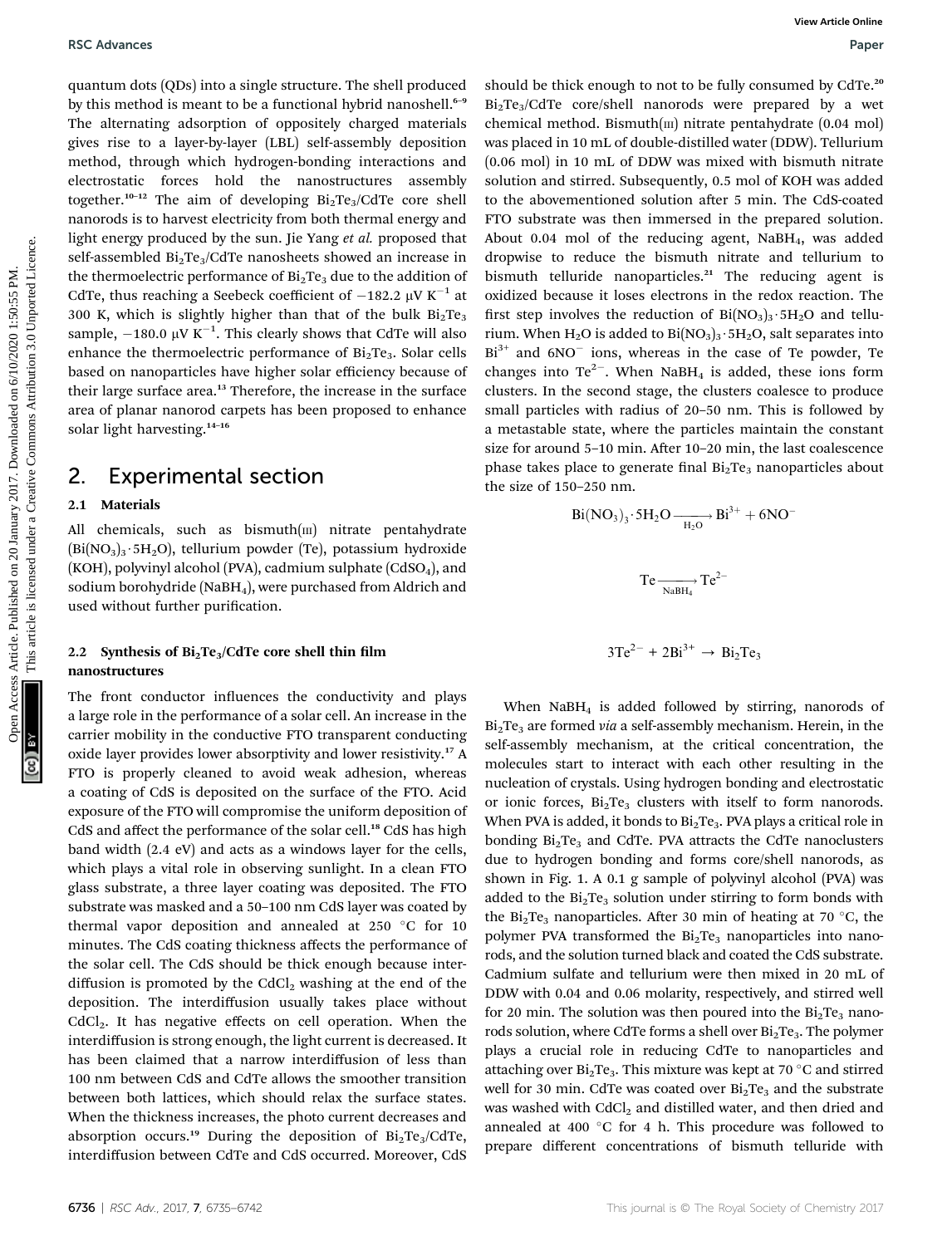

Fig. 1 Self-assembly of  $Bi<sub>2</sub>Te<sub>3</sub>/CdTe$  with the help of a PVA polymer.

cadmium telluride at ratios of 1 : 3, 1 : 1, and 3 : 1. Annealing at high temperatures encourages CdS/CdTe interdiffusion during growth, larger grain size, and generally provides a higher  $V_{\text{oc}}$ .<sup>22</sup> This  $Bi_2Te_3/CdTe$  will act as a p-type semiconducting layer, whereas CdS will act as an n-type semiconducting layer. Therefore, these two layers form a p–n junction. The back contact was coated with gold to reduce the resistance and increase the performance. A Cu wire was separately attached to the FTO and gold contact to complete the circuit.<sup>20</sup>

#### 2.3 Characterization

The phase identification of  $(Bi_2Te_3)_{75}(CdTe)_{25}$ ,  $(Bi_2Te_3)_{50}(CdTe)_{50}$ , and  $(Bi_2Te_3)_{25}(CdTe)_{75}$  was investigated using X-ray diffraction (XRD; Bruker D8-Advance) with a Cu-K<sub>a</sub> radiation ( $\lambda = 1.540$  Å) source operated at 40 kV and 30 mA in the range of  $10-60^\circ$ . The morphology of the sample was examined using high resolution transmission electron microscopy (HRTEM; Jem 2011, Jeol cop.) with a CCD  $4k \times 4k$  camera (Ultra Scan 400SP, Gatan cop.) at the Busan KBSI. X. The constituents and morphological changes of  $(Bi_2Te_3)_{75}(CdTe)_{25}, (Bi_2Te_3)_{50}(CdTe)_{50}$ , and  $(Bi_2Te_3)_{25}(CdTe)_{75}$  and the elemental compositions of the samples were examined using a field emission scanning electron microscope (FE-SEM, SU-70, Hitachi) operated at 10.0 kV with an energy-dispersive X-ray spectroscopy (EDX) operated at 15 kV. The diffuse reflection of absorption spectra of  $(Bi_2Te_3)_{75}(CdTe)_{25}$ ,  $(Bi_2Te_3)_{50}(CdTe)_{50}$ , and  $(Bi<sub>2</sub>Te<sub>3</sub>)<sub>25</sub>(CdTe)<sub>75</sub>$  was obtained using an Optizen 3220 UV spectrophotometer. The photocurrent density–voltage characteristics of the thin film solar cell were obtained under one-sun illumination (AM 1.5G, 100 mW  $cm^{-2}$ ) using an ABET Technologies (USA) solar simulator with an irradiance constancy of  $\pm 3\%$ .

### 3. Results and discussions

X-ray diffraction (XRD) revealed that the observed peaks corresponded to rhombohedral  $Bi<sub>2</sub>Te<sub>3</sub>$  (JCPDS, 73-2036) and the XRD



Fig. 2 XRD patterns of Bi<sub>2</sub>Te<sub>3</sub>/CdTe powder composites. XRD data for comparison of bismuth telluride percentage in cadmium telluride.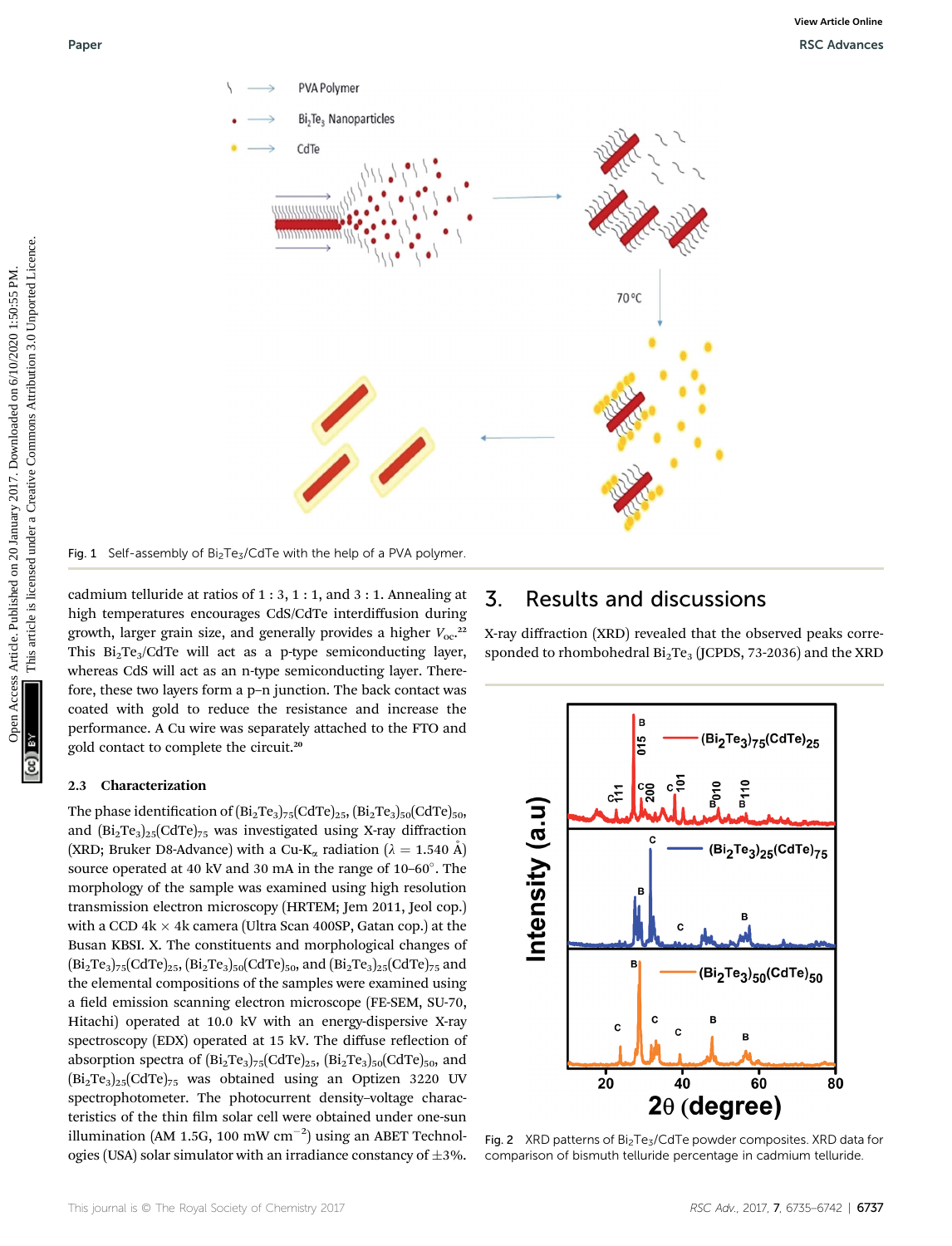pattern matched that of the JCPDS-89-3011 for the cubic CdTe in planes 200 and 111,<sup>23</sup> with a composition ratio of  $(Bi<sub>2</sub> -$ Te<sub>3</sub>)<sub>25</sub>(CdTe)<sub>75</sub>,  $(Bi_2Te_3)_{75}(CdTe)_{25}$ , and  $(Bi_2Te_3)_{50}(CdTe)_{50}$ . The crystalline nature of  $Bi<sub>2</sub>Te<sub>3</sub>$  and CdTe indicates the broadening of the XRD peaks in the form of nanoparticles.<sup>24</sup> The XRD peaks suggest that the size of the  $Bi<sub>2</sub>Te<sub>3</sub>/CdTe$  particle material is small ranging from 200 to 250 nm, which was observed from the broad peaks.<sup>25</sup> Interestingly, Fig. 2 shows that for  $(Bi<sub>2</sub>Te<sub>3</sub>)<sub>75</sub>$  $(CdTe)_{25}$ , the XRD peaks corresponding to  $Bi<sub>2</sub>Te<sub>3</sub>$  are more intense than those corresponding to CdTe, whereas for  $(Bi<sub>2</sub> Te_3$ )<sub>25</sub>(CdTe)<sub>75</sub>, the peaks corresponding to CdTe are dominant. The XRD pattern of  $(Bi<sub>2</sub>Te<sub>3</sub>)<sub>50</sub>(CdTe)<sub>50</sub>$  closely matches that of  $(Bi<sub>2</sub>Te<sub>3</sub>)<sub>75</sub>(CdTe)<sub>25</sub>$ . This suggests that the crystalline phase ratio between  $Bi<sub>2</sub>Te<sub>3</sub>$  and CdTe can be controlled by optimizing the ratio between Bi<sub>2</sub>Te<sub>3</sub> and CdTe.

Transmission electron microscopy (TEM) of annealed  $Bi<sub>2</sub>Te<sub>3</sub>/$ CdTe revealed the formation of nanorods with sizes in the range of 100–250 nm (Fig. 3(a)). Fig. 3(b) clearly shows the core shell nanostructure of  $(Bi_2Te_3)_{25}(CdTe)_{75}$ . The selected area electron diffraction (SAED) pattern in Fig. 3(c) and (d) revealed the crystalline structural complexity and the fringes of CdTe with a lattice spacing of 0.35 nm corresponding to the (111) cubic planes of CdTe crystals (as shown in Fig. 3(c)),<sup>26,27</sup> and  $Bi_2Te_3$  has a lattice spacing of 0.13 nm corresponding to  $(125)$  trigonal planes.  $(Bi<sub>2</sub> Te<sub>3</sub>$ <sub>25</sub>(CdTe)<sub>75</sub> clearly shows nanorod formation (Fig. 4(a) and (b)), whereas formation of nanorods does not occur in samples  $(Bi_2Te_3)_{75}(CdTe)_{25}$  and  $(Bi_2Te_3)_{50}(CdTe)_{50}$ . In Fig. 5, the field emission scanning electron microscopy (FESEM) also reveals a morphology of  $(Bi<sub>2</sub>Te<sub>3</sub>)<sub>25</sub>(CdTe)<sub>75</sub>$  exhibiting nanorod formation. The colloidal morphology was observed in the TEM and the



Fig. 3 (a) & (b) Core/shell nanostructure of  $(Bi_2Te_3)_{25}$ (CdTe)<sub>75</sub>; (c) & (d) electron diffraction (SAED) shows the crystalline structure of Bi<sub>2</sub>Te<sub>3</sub>/CdTe in sample  $(Bi<sub>2</sub>Te<sub>3</sub>)<sub>25</sub>(CdTe)<sub>75</sub>$ .



Fig. 4 TEM images of powder samples of (a)  $(Bi<sub>2</sub>Te<sub>3</sub>)<sub>75</sub>(CdTe)<sub>25</sub>$  and (b)  $(Bi<sub>2</sub>Te<sub>3</sub>)<sub>50</sub>(CdTe)<sub>50</sub>$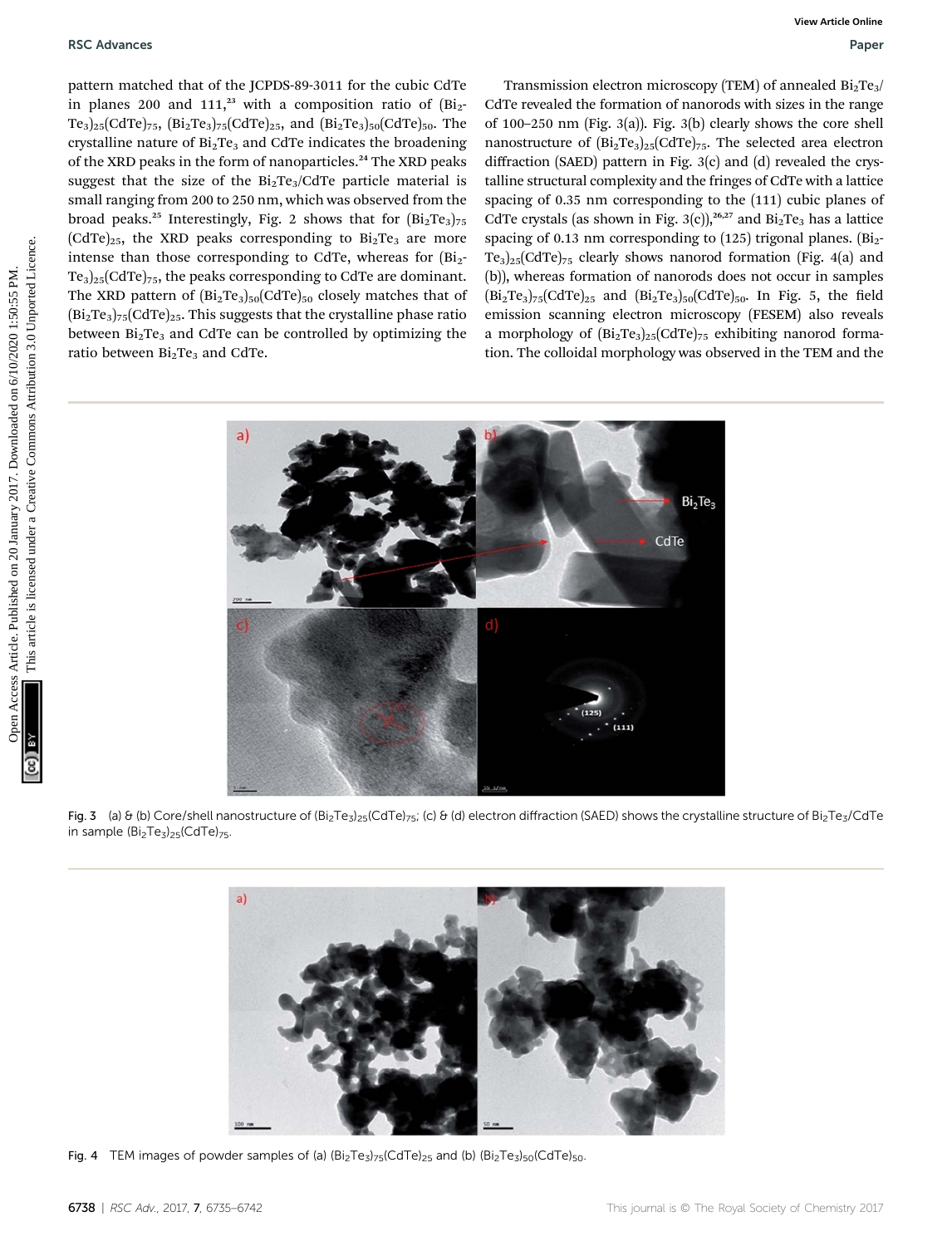

Fig. 5 FESEM morphology of the sample  $(Bi_2Te_3)_{25}(CdTe)_{75}$  having nanorods approximately 240 nm in size.



Fig. 6 EDX spectrum of  $(Bi<sub>2</sub>Te<sub>3</sub>)<sub>25</sub>(CdTe)<sub>75</sub>$  sample.

outer morphology of the sample  $(Bi<sub>2</sub>Te<sub>3</sub>)<sub>25</sub>(CdTe)<sub>75</sub>$  was observed by FESEM, which show that nanorods, approximately 240 nm in size, are present in the sample. The atomic ratio of Te to Bi to Cd obtained from the quantitative analysis of Te, Bi, and Cd in the EDX spectrum has an atomic weight percentage ratio of 40.90 : 9.99 : 49.11 and a weight percentage ratio for Te, Bi and Cd as 40.69 : 16.27 : 43.04, respectively, indicating that the ratio of  $(Bi_2Te_3)_{25}(CdTe)_{75}$  is similar to the 25 : 75 ratio shown in Fig. 6.

The transmittance and reflectance shows the structure of the nanorods. In Fig. 7(a), the transmittance image obtained using an advanced polarization microscope shows the structure of nanorods with a  $400 \times$  magnification. Fig. 7(b) presents the reflectance image, showing the dark-green colored core spots of  $Bi<sub>2</sub>Te<sub>3</sub>$  inside the orange colored CdTe shell.

The energy band gap of the sample was obtained at different ratios. In  $\left[\text{Bi}_2 \text{Te}_3\right]_{50} \left[\text{CdTe}\right]_{50}$  sample, the bismuth telluride ratio is equal to that of CdTe. The energy band gap was 1.76 eV due to doping, resulting in a higher band gap. In combination with  $(Bi<sub>2</sub>Te<sub>3</sub>)<sub>75</sub>(CdTe)<sub>25</sub>$ , the proportion of bismuth telluride was greater than that of CdTe, resulting in a lower band gap of 1.25 eV. This shows that the concentration of bismuth telluride affects the energy band gap of cadmium telluride, which leads to a decrease in the efficiency of solar cells; however, in  $(Bi<sub>2</sub>$ - $Te_3$ )<sub>25</sub>(CdTe)<sub>75</sub>, the ratio of bismuth telluride, influencing the energy band gap of CdTe, was very low ( $\approx 0.5\%$ ), such that the energy value of the sample was equal to the standard band gap of CdTe  $(1.44 \text{ eV})$ .<sup>28-31</sup> This shows that bismuth telluride with a ratio of  $(Bi_2Te_3)_{25}(CdTe)_{75}$  does not affect the band gap of CdTe.  $Bi<sub>2</sub>Te<sub>3</sub>$ , which exhibits thermoelectric properties, only supports the increase in the solar cell efficiency and does not





Fig. 7 (a) Transmittance image of  $Bi<sub>2</sub>Te<sub>3</sub>/CdTe$  nanorods and (b) the reflectance image of Bi<sub>2</sub>Te<sub>3</sub>/CdTe nanorods.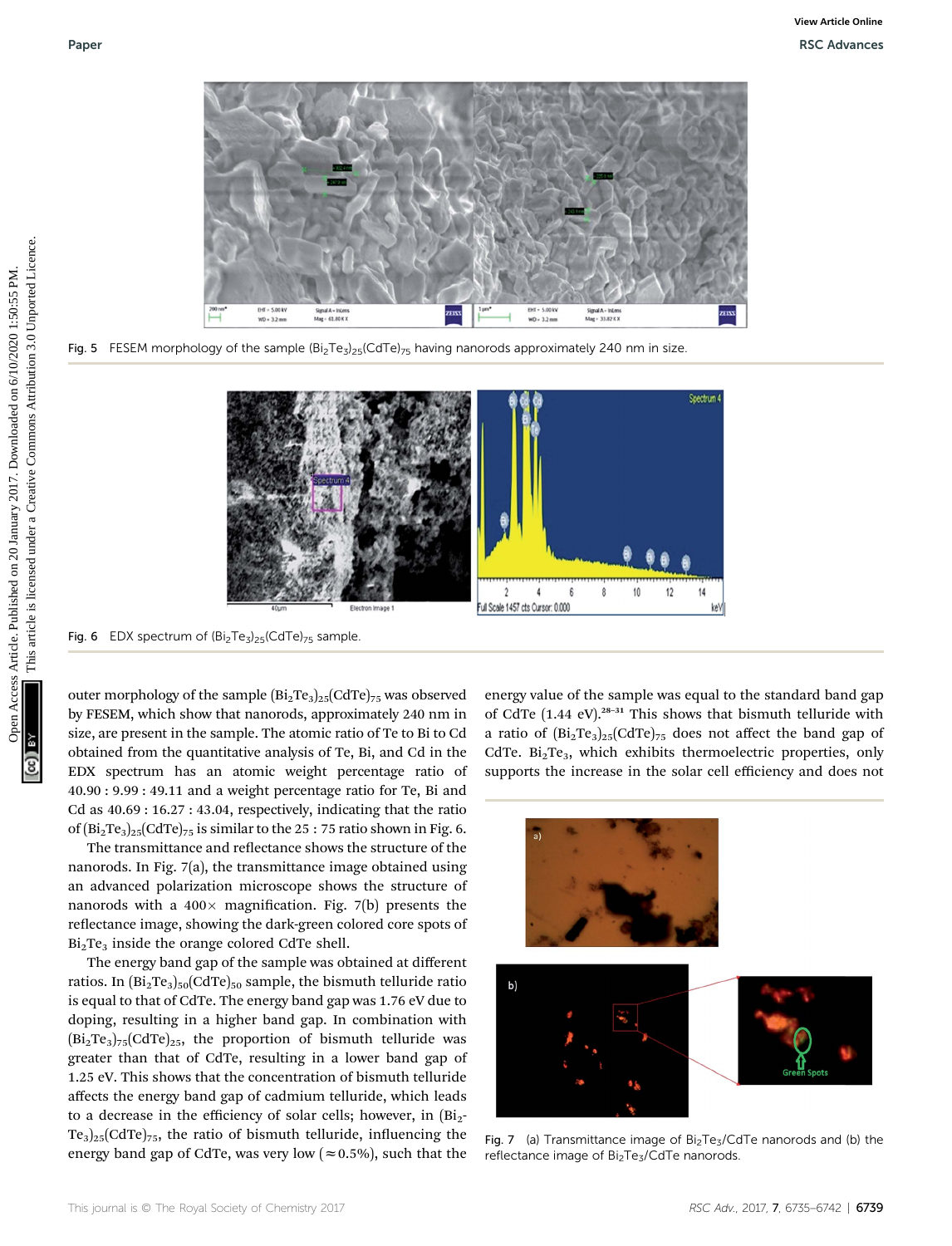

Fig. 8 The energy band gap graph of samples (a)  $(Bi<sub>2</sub>Te<sub>3</sub>)<sub>25</sub>(CdTe)<sub>75</sub>$ , (b)  $(Bi<sub>2</sub>Te<sub>3</sub>)<sub>5</sub>(CdTe)<sub>25</sub>$ , (c)  $(Bi<sub>2</sub>Te<sub>3</sub>)<sub>5</sub>(CdTe)<sub>50</sub>$ , and (d) CdS layer in the fabricated device

affect the band gap in the sample  $(Bi<sub>2</sub>Te<sub>3</sub>)<sub>25</sub>(CdTe)<sub>75</sub>$ . Moreover,  $(Bi<sub>2</sub>Te<sub>3</sub>)<sub>25</sub>(CdTe)<sub>75</sub>$  has a band gap of 1.45 eV, as shown in Fig. 8. The band gap of CdS is 2.41 eV, which is similar to its standard band gap.

The effect of  $Bi<sub>2</sub>Te<sub>3</sub>$  in the photoanode on the charge recombination kinetics was investigated by analyzing the I–V characteristics under sunlight at room temperature. Fig. 9 shows the output current and voltage to determine the efficiency of the solar cell. The calculation was performed as follows:

$$
\frac{V_{\text{oc}} \times I_{\text{sc}}}{\text{surface area}} = \text{watt/cm}^2
$$



Fig. 9 Light irradiation (one sun) graph showing duration-dependent I–V characteristics of the device.

$$
\frac{10\,000 \times \text{watt}}{\text{cm}^2} = \text{watt/m}^2
$$

The intensity of light was 700 watt per  $m<sup>2</sup>$ 

$$
\eta(\%) = \left(\frac{\frac{\text{watt}}{\text{m}^2}}{\text{light intensity}}\right) \times 100
$$

 $Bi<sub>2</sub>Te<sub>3</sub>$ , with a large thermoelectric figure of merit (ZT), is defined as  $\sigma S^2 T / k$ , where  $\sigma$  is the electrical conductivity, S is the Seebeck coefficient or thermopower,  $T$  is the absolute temperature, and k is the thermal conductivity.  $Bi<sub>2</sub>Te<sub>3</sub>$  has an enhanced ZT, a high Seebeck coefficient, an increased electrical conductivity, and a low thermal conductivity. The formation of acceptor and donor levels in the CdTe samples is associated with Bi concentration. The interdiffusion of Bi-doping with CdTe solar cells at lower concentration of Bi-doping makes  $Bi_{Cd}^+$  to act as a donor. Therefore a higher  $J_{\rm sc}$  in the sample  $\rm (Bi_2Te_3)_{25}(CdTe)_{75}$ was achieved as compared to that in the other concentration of  $Bi<sub>2</sub>Te<sub>3</sub>$ . This type of behavior is the mechanism of band bending at the GBs for CdTe solar cells with  $Bi_2Te_3$ .<sup>32</sup> Large amount of positively charged  $Bi_{Cd}^+$  donor accumulated near the GBs makes the band bending to occur. The photogenerated electron–hole pairs due to charge separation near GBs cause band bending. Electrons are attracted towards the GBs core  $(Bi_{Cd}^+)$  and flow through GBs, whereas the holes are transported through Cd to the back contact. A higher concentration of  $Bi<sub>2</sub>Te<sub>3</sub>$  generates less power, thus lowering the efficiency. The efficiency was calculated for the combination of  $(Bi_2Te_3)_{75}(CdTe)_{25}$  and  $(Bi_2Te_3)_{50}(CdTe)_{50}$ ,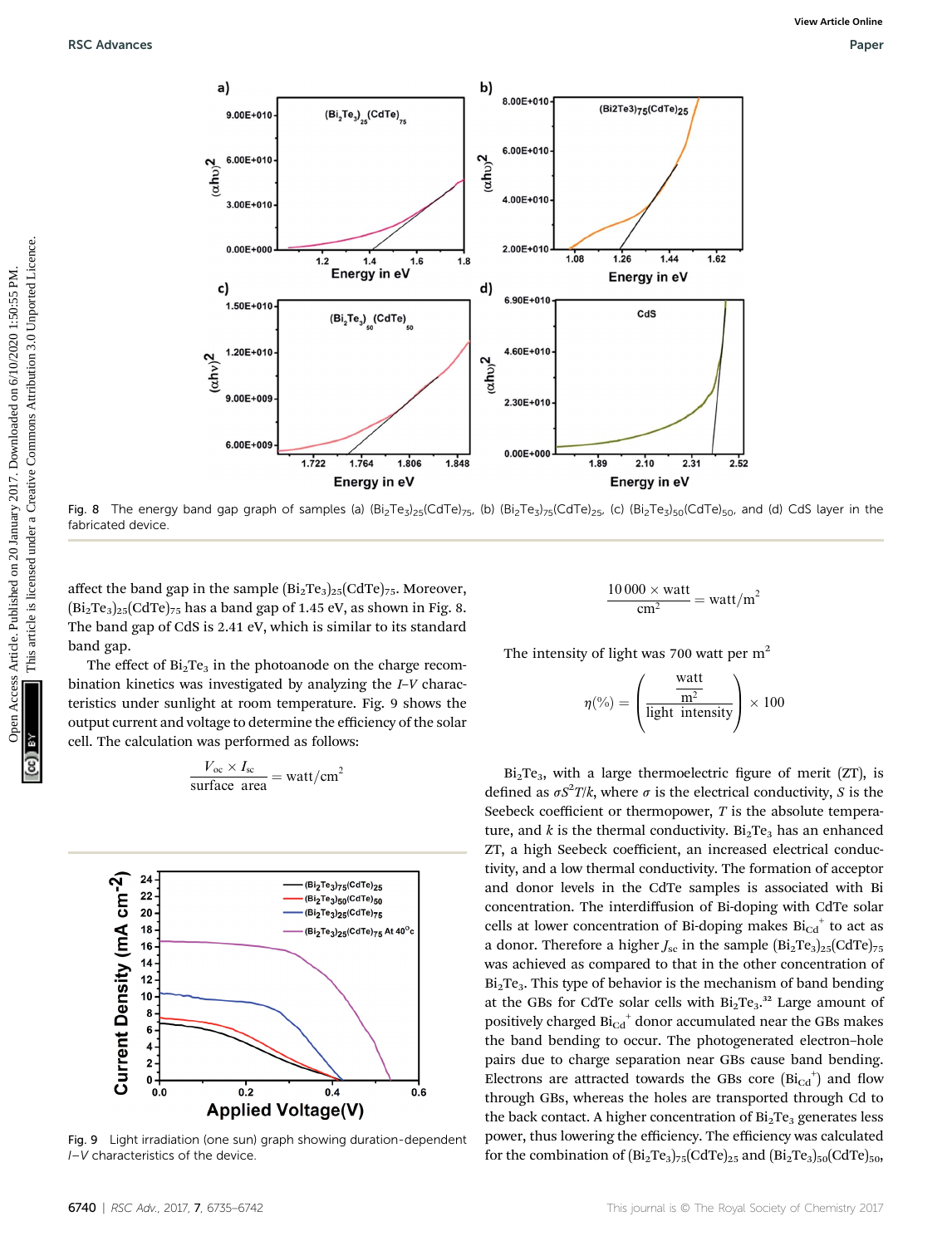Table 1 Summary of the photovoltaic properties of  $(Bi<sub>2</sub>Te<sub>3</sub>)<sub>75</sub>(CdTe)<sub>25</sub>$ ,  $(Bi_2Te_3)_{50}$ (CdTe)<sub>50</sub>,  $(Bi_2Te_3)_{25}$ (CdTe)<sub>75</sub> and  $(Bi_2Te_3)_{25}$ (CdTe)<sub>75</sub> at 40 °C

| Condition                                                                                                          |                          | $V_{\rm oc}$ (mV) $J_{\rm sc}$ (mA cm <sup>-2</sup> ) | FF                   | $\eta$ (%)                   |
|--------------------------------------------------------------------------------------------------------------------|--------------------------|-------------------------------------------------------|----------------------|------------------------------|
| $(Bi2Te3)75(CdTe)25$<br>$(Bi2Te3)50(CdTe)50$<br>$(Bi2Te3)25(CdTe)75$<br>$(Bi_{2}Te_{3})_{25} (CdTe)_{75}$ at 40 °C | 419<br>413<br>423<br>535 | 7.273<br>8.012<br>10.34<br>16.66                      | 29<br>33<br>51<br>54 | 0.89<br>1.09<br>2.27<br>4.85 |
|                                                                                                                    |                          |                                                       |                      |                              |

where the higher concentration of  $Bi<sub>2</sub>Te<sub>3</sub>$  makes the device unusable as a solar cell. Fig. 9 shows that  $\left(Bi_2Te_3\right)_{75}\left(CdTe_2\right)_{25}$  has  $J_{\rm sc}$  less when compared to the  $J_{\rm sc}$  of  $(Bi_2Te_3)_{50}(CdTe)_{50}$ , denoting that the concentration of  $Bi<sub>2</sub>Te<sub>3</sub>$  affects the efficiency of the solar cell. Carrier (holes) concentration in  $(Bi<sub>2</sub>Te<sub>3</sub>)<sub>75</sub>(CdTe)<sub>25</sub>$  and  $(Bi<sub>2</sub>Te<sub>3</sub>)<sub>50</sub>(CdTe)<sub>50</sub>$  decreases with the increase in Bi<sub>2</sub>Te<sub>3</sub> weight ratio resulting from the lower antistructure defects due to the large difference in the electronegativity between Bi and Te. This causes a decrease in the electrical resistivity and Seebeck coefficient. As the concentration of  $Bi<sub>2</sub>Te<sub>3</sub>$  is higher, the cells lose capability as solar cells and power conversion gets reduced. This impact results in lower  $J_{\rm sc}$  and  $V_{\rm oc}$ .  $(Bi_2Te_3)_{75}$  (CdTe)<sub>25</sub> has  $J_{\rm sc}$  of 7.273 and  $V_{\text{oc}}$  of 0.41 mV with a lower fill factor of 29, which implies an efficiency of 0.89%.  $(Bi<sub>2</sub>Te<sub>3</sub>)<sub>25</sub>(CdTe)<sub>75</sub>$  is observed to have higher  $J_{\rm sc}$  when compared to that for other concentrations. The band gap of CdTe is not affected by the concentration of  $Bi<sub>2</sub>Te<sub>3</sub>$  in  $Bi<sub>2</sub>Te<sub>3</sub>$  $_{25}$ (CdTe)<sub>75</sub>, thus having higher  $J<sub>sc</sub>$  and  $V<sub>oc</sub>$  than the other two concentrations. Under conditions when the front side is illuminated, the power conversion efficiency of the solar cell with the FTO back contact was 2.27% with  $V_{\text{oc}} = 0.42 \text{ mV}, J_{\text{sc}}$  $= 10.34$  mA cm<sup>-2</sup>, and FF  $= 51.87\%$  (Table 1). Paper<br>
Take 1 Sources Observed Commonweal on 2017 Commonweal on 2018 which is marging the main of the Commonweal on First Commonweal on First Commonweal on Eq. (2017).<br>
Contained the commonweal of the commonweal on 2017 C

The sample  $\left(\text{Bi}_2\text{Te}_3\right)_{25} \left(\text{CdTe}\right)_{75}$  shows a better efficiency when kept at 40 $\degree$ C on a hot plate, similar to the temperatures found in tropical regions. When the sample reaches 40  $\degree$ C, the *I*–*V* characteristics of the sample  $(Bi_2Te_3)_{25}(CdTe)_{75}$  show an increase in the power conversion efficiency. As the temperature increases in the fabricated solar cell, the overall power conversion efficiency increases approximately by 2.5% in the presence of  $Bi_2Te_3$  in the sample  $Bi_2Te_3$ )<sub>25</sub>(CdTe)<sub>75</sub>. This shows that bismuth telluride in combination with cadmium telluride exhibits its thermoelectric property.<sup>33</sup> This response to temperature suggests that bismuth telluride will make a huge difference in the solar cell efficiency in the near future. At 40  $^{\circ}$ C, the overall power conversion efficiency was 4.8%. The overall efficiency was increased by 24% when  $Bi<sub>2</sub>Te<sub>3</sub>$  is in the composition ratio of 25% with CdTe.<sup>34</sup>

### 4. Conclusion

 $Bi<sub>2</sub>Te<sub>3</sub>/CdTe$  nanorods were synthesized using a wet chemical method. XRD and TEM revealed the mean particle size of  $Bi<sub>2</sub>Te<sub>3</sub>/CdTe$  material; XRD showed that an improvement in the crystallinity of the sample results after heat treatment. TEM revealed the formation of rod-shaped nanoparticles. Polarization microscopy revealed the presence of  $Bi<sub>2</sub>Te<sub>3</sub>$  and CdTe confirming that  $Bi<sub>2</sub>Te<sub>3</sub>$  and CdTe are in the form of core shell nanorods. The efficiency of the sample  $(Bi<sub>2</sub>Te<sub>3</sub>)<sub>25</sub>(CdTe)<sub>75</sub>$ 

increased by 24% with respect to increase in temperature. The present study shows that  $Bi<sub>2</sub>Te<sub>3</sub>/CdTe$  doping can enhance the efficiency of the thin film CdTe solar cells.

### Acknowledgements

This work was supported by BK21PLUS, Creative Human Resource Development Program for IT Convergence. The authors would like to thank KBSI, Busan for SEM, TEM, XRD, and EDX analysis.

### References

- 1 O. K. Varghese, M. Paulose and C. A. Grimes, Nat. Nanotechnol., 2009, 4, 592.
- 2 Encyclopedia of Nanoscience and Nanotechnology, ed. W. Chen, G. A. Joly, S. P. Wang and H. S. Nalwa, American Scientific Publishers, Los Angeles, CA, 2004, 4, pp. 689-718.
- 3 H. JyhGau, W.-R. Huang, C.-C. Wu, Y. Kang and C.-H. Ho, Solid State Phys., 2011, 170, 41.
- 4 N. R. Jana, L. Gearheart and C. Murphy, J. Phys. Chem. B, 2001, 105, 4065.
- 5 A. M. Alkilany, L. B. Thompson, S. P. Boulos, P. N. Sisco and C. J. Murphy, Adv. Drug Delivery Rev., 2012, 64, 190–199.
- 6 Y. Wang, L. Hosta-Rigau, H. Lomas and F. Caruso, Phys. Chem. Chem. Phys., 2011, 13, 4782.
- 7 D. Y. Wang, A. L. Rogach and F. Caruso, Nano Lett., 2002, 2, 857.
- 8 F. Caruso and C. Schuler, Langmuir, 2000, 16, 9595.
- 9 G. Decher, Science, 1997, 277, 1232.
- 10 G. Decher, Science, 1997, 277, 1232.
- 11 W. B. Stockton and M. F. Rubner, Macromolecules, 1997, 30, 2717.
- 12 S. Sukhishvili and S. Granick, J. Am. Chem. Soc., 2000, 122, 9550.
- 13 E. Guillen, E. Azaceta, L. Peter, A. Zukal, R. Tena-Zaera and J. Anta, Energy Environ. Sci., 2011, 4, 3400.
- 14 M. Law, L. E. Greene, J. C. Johnson, R. Saykally and P. D. Yang, Nat. Mater., 2005, 4, 455.
- 15 M. Quintana, T. Edvinsson, A. Hagfeldt and G. Boschloo, J. Phys. Chem. C, 2007, 111, 1035.
- 16 J. B. Baxter and E. S. Aydil, Appl. Phys. Lett., 2005, 86, 053114.
- 17 T. Coutts, X. Wu, P. Sheldon and D. Rose, 2nd IEEE World Photovoltaic Specialists Conference, Vienna, Austria, 1998.
- 18 D. H. Rose, F. S. Hasoon, R. G. Dhere, D. S. Albin, R. M. Ribelin, X. S. Li, Y. Mahathongdy, T. A. Gessert and P. Sheldon, Progress in Photovoltaics: Research and Applications, 1999, 7, 331–340.
- 19 J. Poortmans and V. Arkhipov, Thin Film Solar Cells Fabrication, Characterization and Applications, John Wiley & Sons Ltd, 2006.
- 20 I. O. Oladeji, L. Chow, C. S. Ferekides, V. Viswanathan and Z. Zhao, Solar Energy Materials & Solar Cells, 2000, vol. 61, pp. 203–211.
- 21 S. Gupta, S. Neeleshwar, V. Kumar and Y. Y. Chen, Adv. Mat. Lett., 2012, 3(1), 50-54.